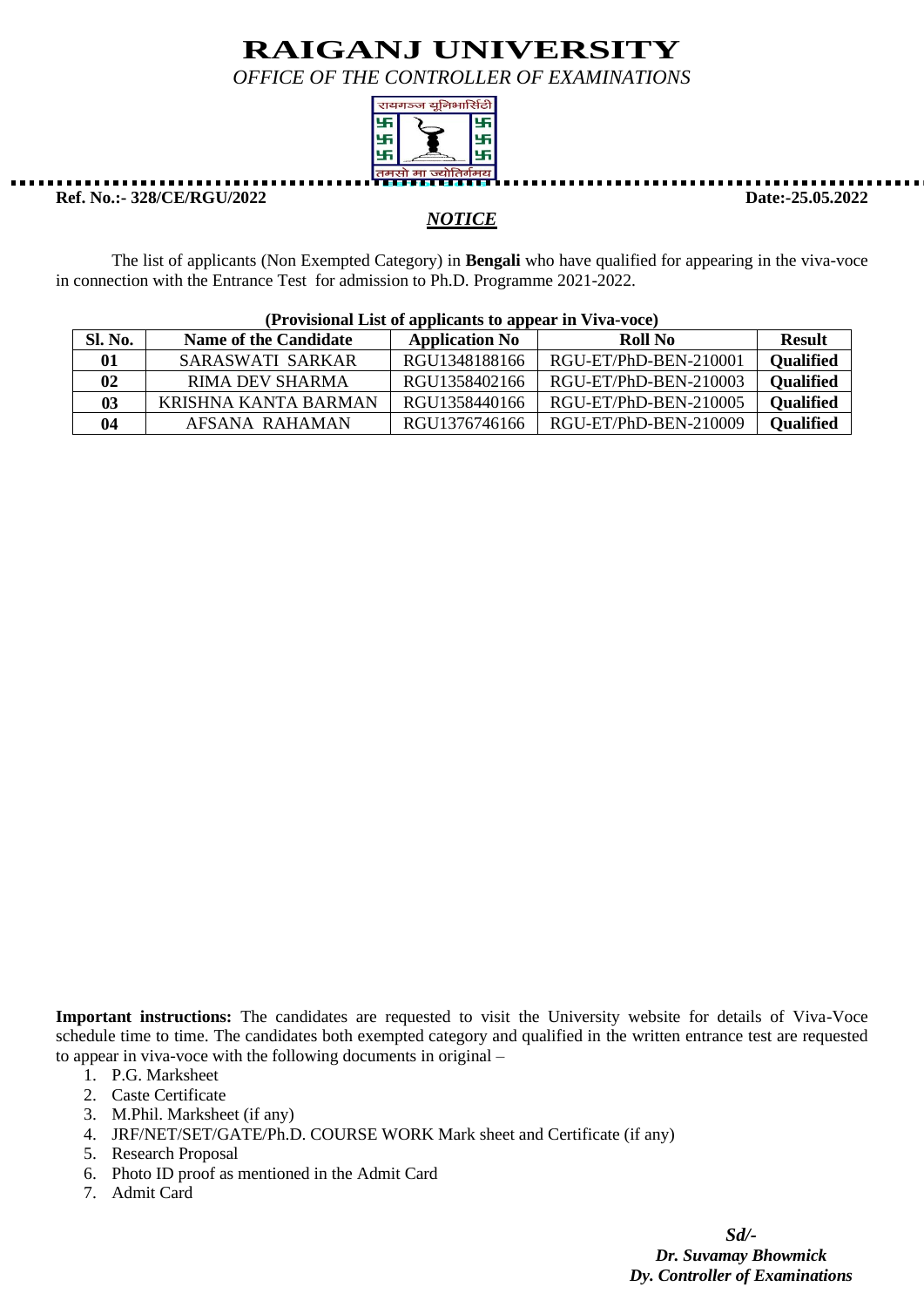*OFFICE OF THE CONTROLLER OF EXAMINATIONS*



**Ref. No.:- 328/CE/RGU/2022 Date:-25.05.2022**

*NOTICE*

The list of applicants (Non Exempted Category) in **English** who have qualified for appearing in the Viva-voce in connection with the Entrance Test for admission to Ph.D. Programme 2021-2022.

| SL<br>No. | <b>Name of the Candidate</b> | <b>Application No</b> | Roll No                 | Result           |
|-----------|------------------------------|-----------------------|-------------------------|------------------|
|           | BISWAJIT DERNATH             | RGU1375325168         | $RGU-ET/PhD-ENG-210004$ | <b>Oualified</b> |

**Important instructions:** The candidates are requested to visit the University website for details of Viva-Voce schedule time to time. The candidates both exempted category and qualified in the written entrance test are requested to appear in viva-voce with the following documents in original –

- 1. P.G. Marksheet
- 2. Caste Certificate
- 3. M.Phil. Marksheet (if any)
- 4. JRF/NET/SET/GATE/Ph.D. COURSE WORK Mark sheet and Certificate (if any)
- 5. Research Proposal
- 6. Photo ID proof as mentioned in the Admit Card
- 7. Admit Card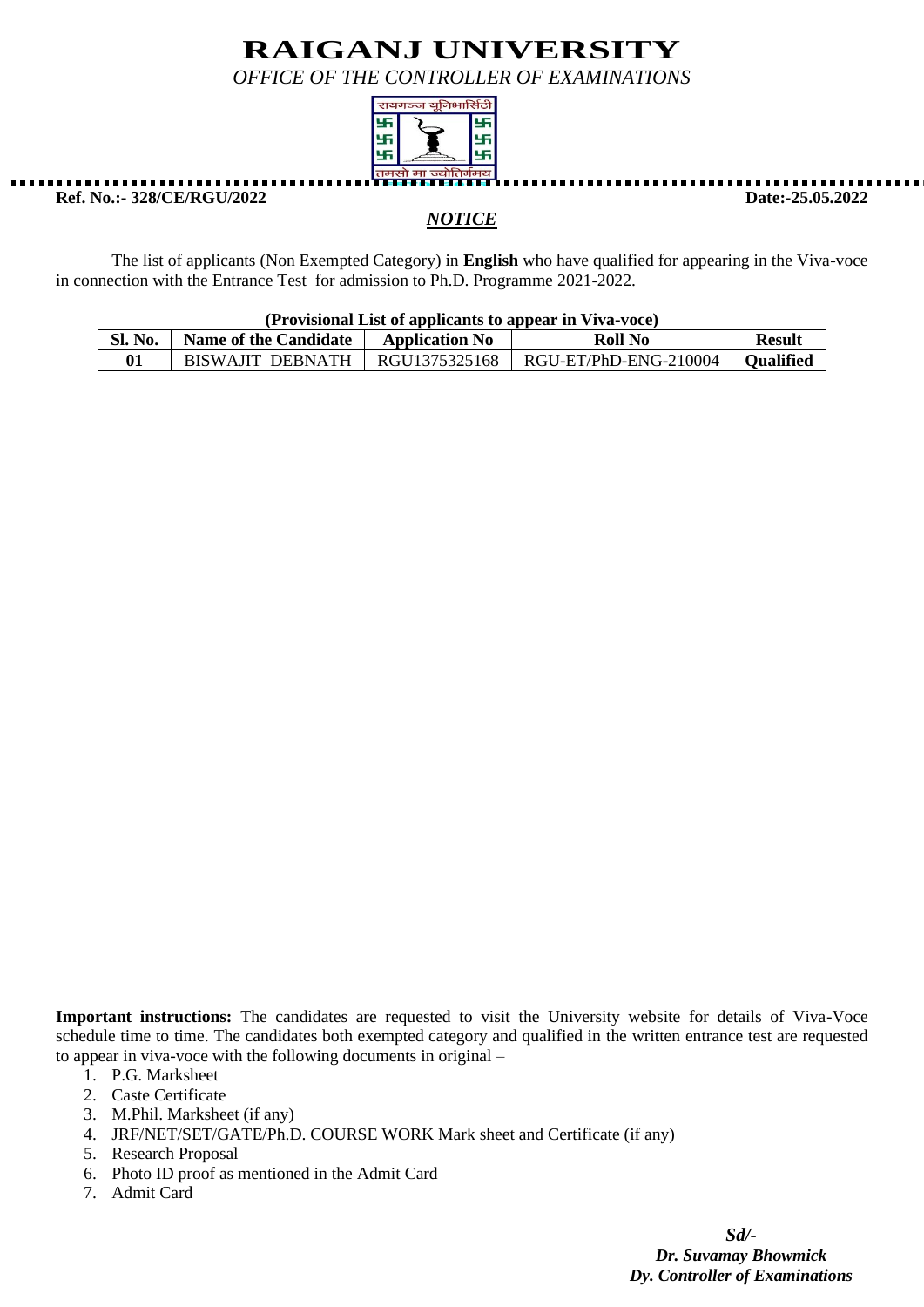*OFFICE OF THE CONTROLLER OF EXAMINATIONS*



**Ref. No.:- 328/CE/RGU/2022 Date:-25.05.2022**

### *NOTICE*

The list of applicants (Non Exempted Category) in **Philosophy** who have qualified for appearing in the Vivavoce in connection with the Entrance Test for admission to Ph.D. Programme 2021-2022.

| (Provisional List of applicants to appear in Viva-voce) |
|---------------------------------------------------------|
|---------------------------------------------------------|

| Sl. No. | Name of the Candidate | <b>Application No</b> | Roll No               | <b>Result</b> |
|---------|-----------------------|-----------------------|-----------------------|---------------|
|         | ANUP KUMAR BARMAN     | RGU1357596170         | RGU-ET/PhD-PHI-210002 | Oualified     |
|         | SHIKHA PODDER         | RGU1370091170         | RGU-ET/PhD-PHI-210005 | Oualified     |

**Important instructions:** The candidates are requested to visit the University website for details of Viva-Voce schedule time to time. The candidates both exempted category and qualified in the written entrance test are requested to appear in viva-voce with the following documents in original –

- 1. P.G. Marksheet
- 2. Caste Certificate
- 3. M.Phil. Marksheet (if any)
- 4. JRF/NET/SET/GATE/Ph.D. COURSE WORK Mark sheet and Certificate (if any)
- 5. Research Proposal
- 6. Photo ID proof as mentioned in the Admit Card
- 7. Admit Card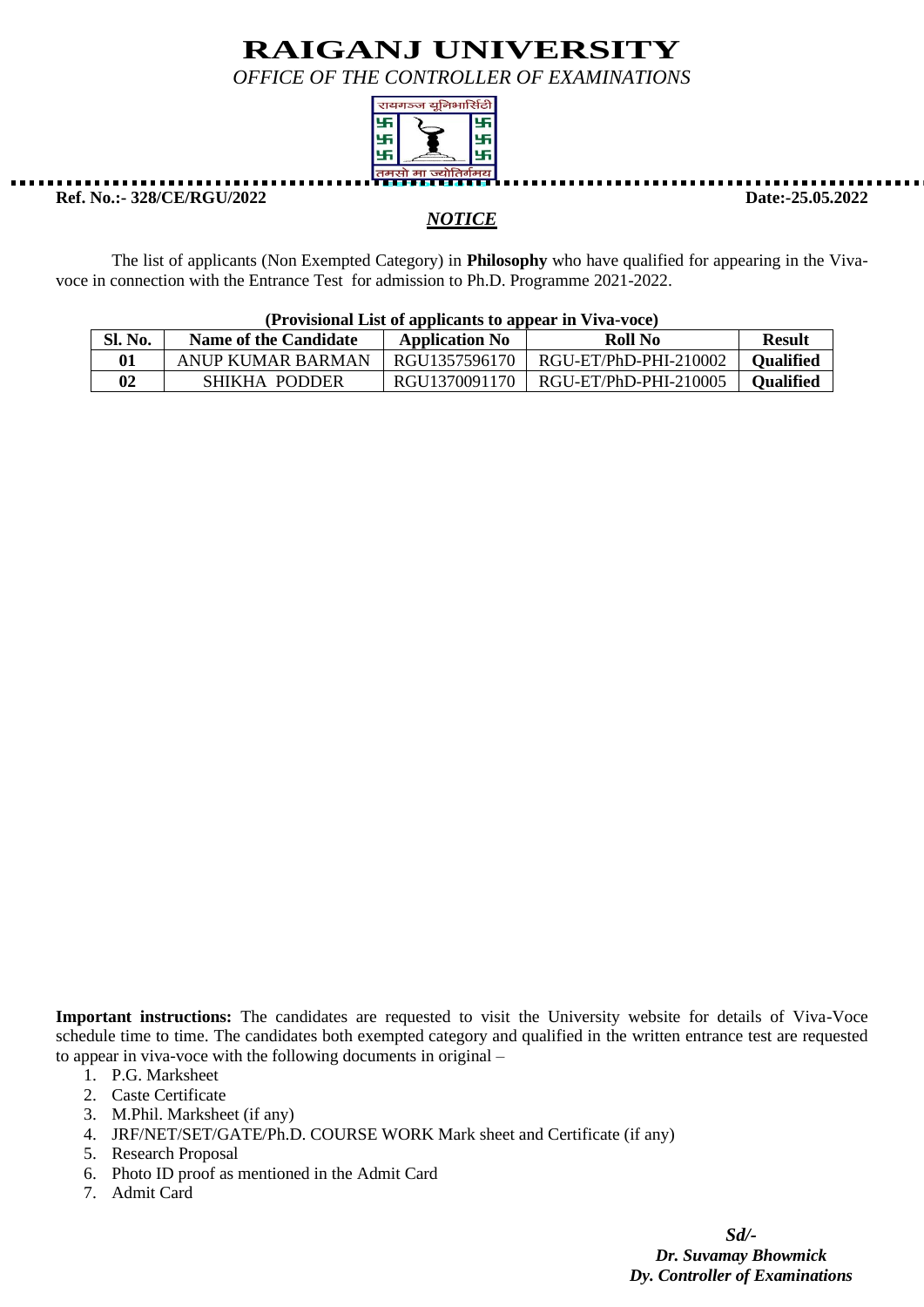*OFFICE OF THE CONTROLLER OF EXAMINATIONS*



**Ref. No.:- 328/CE/RGU/2022 Date:-25.05.2022**

### *NOTICE*

The list of applicants (Non Exempted Category) in **Pol. Science** who have qualified for appearing in the Vivavoce in connection with the Entrance Test for admission to Ph.D. Programme 2021-2022.

|         | $(110)$ is not that the computation of appear in $(110)$ |                       |                       |                  |  |  |
|---------|----------------------------------------------------------|-----------------------|-----------------------|------------------|--|--|
| Sl. No. | <b>Name of the Candidate</b>                             | <b>Application No</b> | <b>Roll No</b>        | <b>Result</b>    |  |  |
| 01      | <b>SOURODIP BANIK</b>                                    | RGU1347010171         | RGU-ET/PhD-POL-210001 | Qualified        |  |  |
| 02      | PIYALI CHAKRABORTY                                       | RGU1358164171         | RGU-ET/PhD-POL-210003 | <b>Qualified</b> |  |  |
| 03      | <b>AISHORIYA MAJUMDER</b>                                | RGU1364208171         | RGU-ET/PhD-POL-210005 | <b>Qualified</b> |  |  |
| 04      | <b>DIPESH ROY</b>                                        | RGU1366231171         | RGU-ET/PhD-POL-210007 | <b>Qualified</b> |  |  |
| 05      | ANESHA KHATUN                                            | RGU1366912171         | RGU-ET/PhD-POL-210008 | <b>Qualified</b> |  |  |
| 06      | <b>RAKHI SAHA</b>                                        | RGU1408674171         | RGU-ET/PhD-POL-210010 | <b>Qualified</b> |  |  |

#### **(Provisional List of applicants to appear in Viva-voce)**

**Important instructions:** The candidates are requested to visit the University website for details of Viva-Voce schedule time to time. The candidates both exempted category and qualified in the written entrance test are requested to appear in viva-voce with the following documents in original –

- 1. P.G. Marksheet
- 2. Caste Certificate
- 3. M.Phil. Marksheet (if any)
- 4. JRF/NET/SET/GATE/Ph.D. COURSE WORK Mark sheet and Certificate (if any)
- 5. Research Proposal
- 6. Photo ID proof as mentioned in the Admit Card
- 7. Admit Card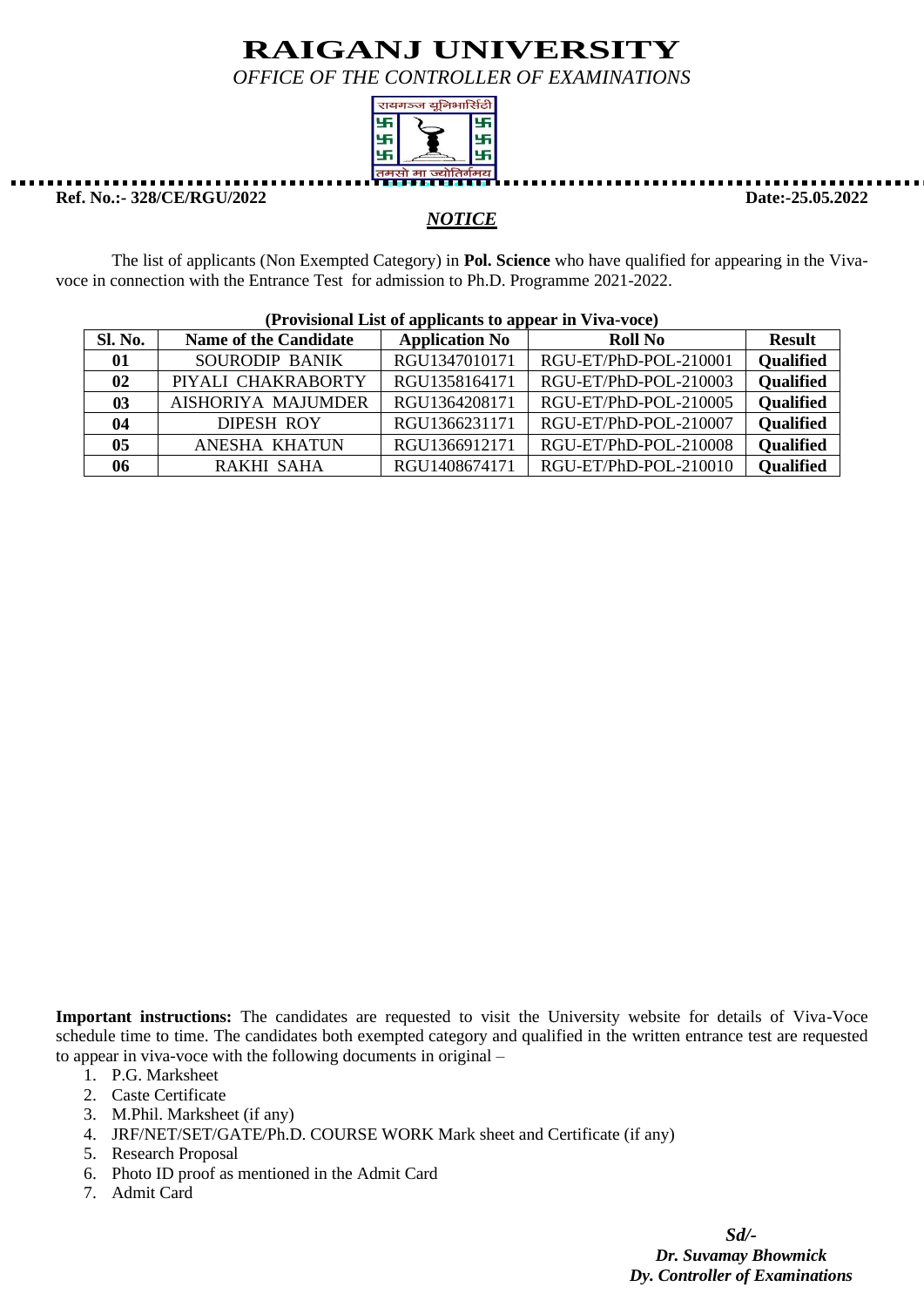*OFFICE OF THE CONTROLLER OF EXAMINATIONS*



**Ref. No.:- 328/CE/RGU/2022 Date:-25.05.2022**

### *NOTICE*

The list of applicants (Non Exempted Category) in **Geography** who have qualified for appearing in the Vivavoce in connection with the Entrance Test for admission to Ph.D. Programme 2021-2022.

| $(110)$ is not that the computation of appear in $(110)$ is $(110)$ |                       |                       |                       |                  |  |
|---------------------------------------------------------------------|-----------------------|-----------------------|-----------------------|------------------|--|
| Sl. No.                                                             | Name of the Candidate | <b>Application No</b> | Roll No               | <b>Result</b>    |  |
| 01                                                                  | <b>GOUR SARKAR</b>    | RGU1381590160         | RGU-ET/PhD-GEO-210003 | <b>Oualified</b> |  |
| $\bf{02}$                                                           | RHYTHM KOLEY          | RGU1412047160         | RGU-ET/PhD-GEO-210005 | <b>Oualified</b> |  |

**(Provisional List of applicants to appear in Viva-voce)**

**Important instructions:** The candidates are requested to visit the University website for details of Viva-Voce schedule time to time. The candidates both exempted category and qualified in the written entrance test are requested to appear in viva-voce with the following documents in original –

- 1. P.G. Marksheet
- 2. Caste Certificate
- 3. M.Phil. Marksheet (if any)
- 4. JRF/NET/SET/GATE/Ph.D. COURSE WORK Mark sheet and Certificate (if any)
- 5. Research Proposal
- 6. Photo ID proof as mentioned in the Admit Card
- 7. Admit Card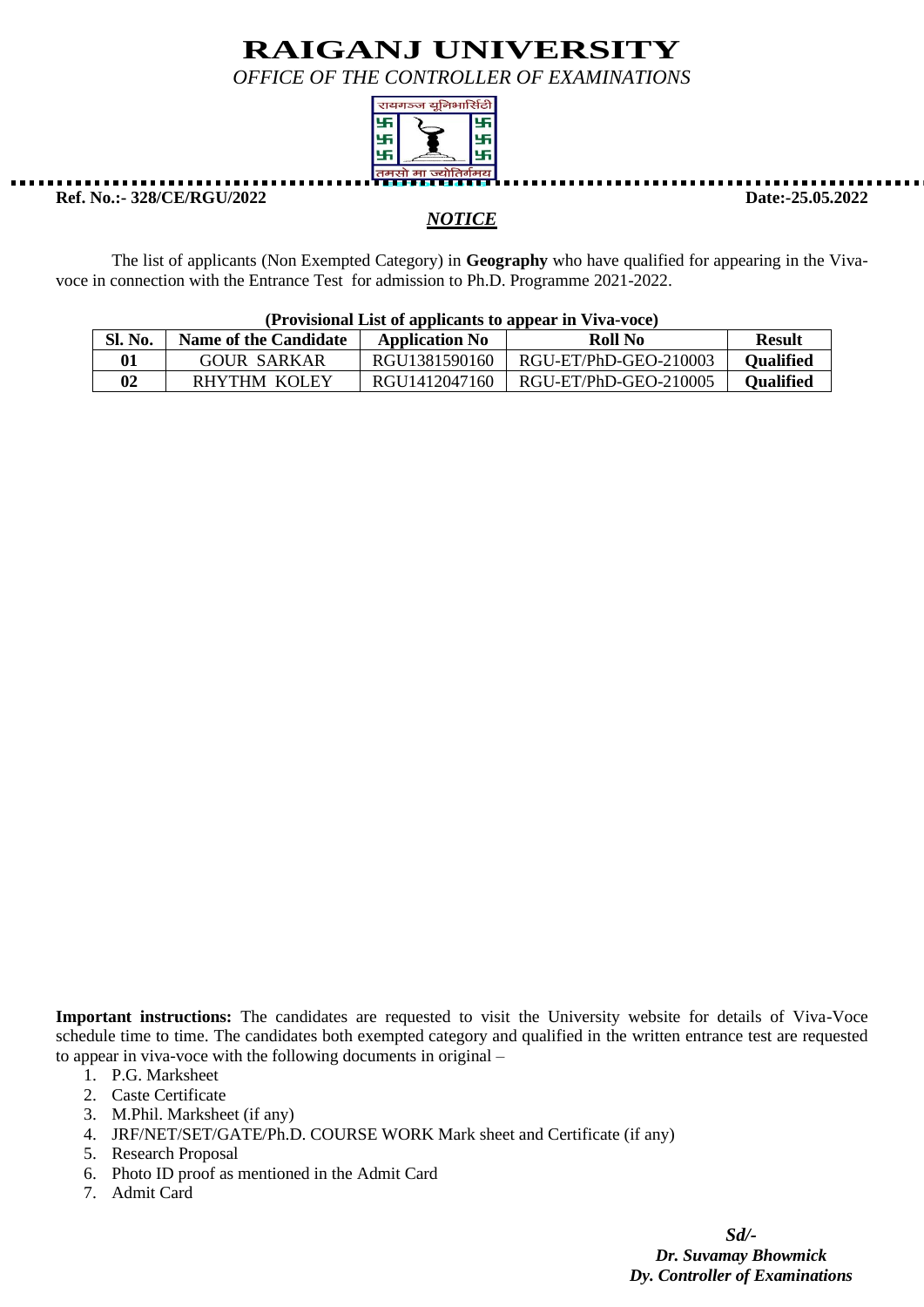*OFFICE OF THE CONTROLLER OF EXAMINATIONS*



**Ref. No.:- 328/CE/RGU/2022 Date:-25.05.2022**

### *NOTICE*

The list of applicants (Non Exempted Category) in **Education** who have qualified for appearing in the Vivavoce in connection with the Entrance Test for admission to Ph.D. Programme 2021-2022.

| (Provisional List of applicants to appear in Viva-voce) |  |  |
|---------------------------------------------------------|--|--|
|                                                         |  |  |

| Sl. No. | <b>Name of the Candidate</b> | <b>Application No</b> | <b>Roll No</b>        | Result    |
|---------|------------------------------|-----------------------|-----------------------|-----------|
|         | DEBASHIS SARKAR              | RGU1347138400         | RGU-ET/PhD-EDU-210002 | Oualified |

**Important instructions:** The candidates are requested to visit the University website for details of Viva-Voce schedule time to time. The candidates both exempted category and qualified in the written entrance test are requested to appear in viva-voce with the following documents in original –

- 1. P.G. Marksheet
- 2. Caste Certificate
- 3. M.Phil. Marksheet (if any)
- 4. JRF/NET/SET/GATE/Ph.D. COURSE WORK Mark sheet and Certificate (if any)
- 5. Research Proposal
- 6. Photo ID proof as mentioned in the Admit Card
- 7. Admit Card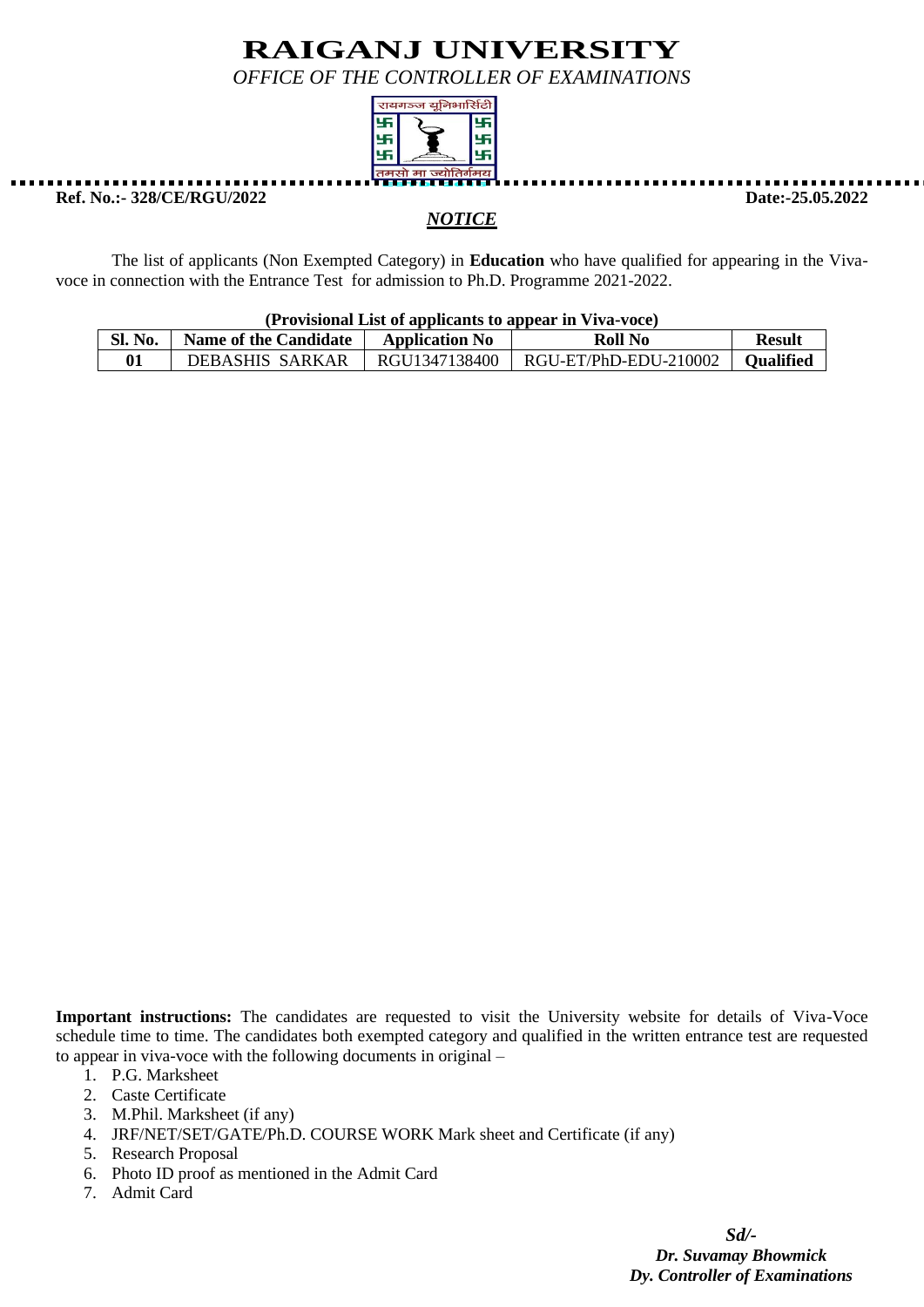*OFFICE OF THE CONTROLLER OF EXAMINATIONS*



**Ref. No.:- 328/CE/RGU/2022 Date:-25.05.2022**

### *NOTICE*

The list of applicants (Non Exempted Category) in **Economics** who have qualified for appearing in the Vivavoce in connection with the Entrance Test for admission to Ph.D. Programme 2021-2022.

| (Provisional List of applicants to appear in Viva-voce) |                              |                       |                       |                  |  |
|---------------------------------------------------------|------------------------------|-----------------------|-----------------------|------------------|--|
| <b>Sl. No.</b>                                          | <b>Name of the Candidate</b> | <b>Application No</b> | Roll No               | <b>Result</b>    |  |
| 01                                                      | SOMNATH SUR                  | RGU1348859159         | RGU-ET/PhD-ECO-210001 | <b>Qualified</b> |  |
| 02                                                      | DEBAPRIYA GHOSH              | RGU1376374159         | RGU-ET/PhD-ECO-210002 | <b>Qualified</b> |  |
| 03                                                      | JOYNATH MISHRA               | RGU1420618159         | RGU-ET/PhD-ECO-210005 | <b>Qualified</b> |  |

**Important instructions:** The candidates are requested to visit the University website for details of Viva-Voce schedule time to time. The candidates both exempted category and qualified in the written entrance test are requested to appear in viva-voce with the following documents in original –

- 1. P.G. Marksheet
- 2. Caste Certificate
- 3. M.Phil. Marksheet (if any)
- 4. JRF/NET/SET/GATE/Ph.D. COURSE WORK Mark sheet and Certificate (if any)
- 5. Research Proposal
- 6. Photo ID proof as mentioned in the Admit Card
- 7. Admit Card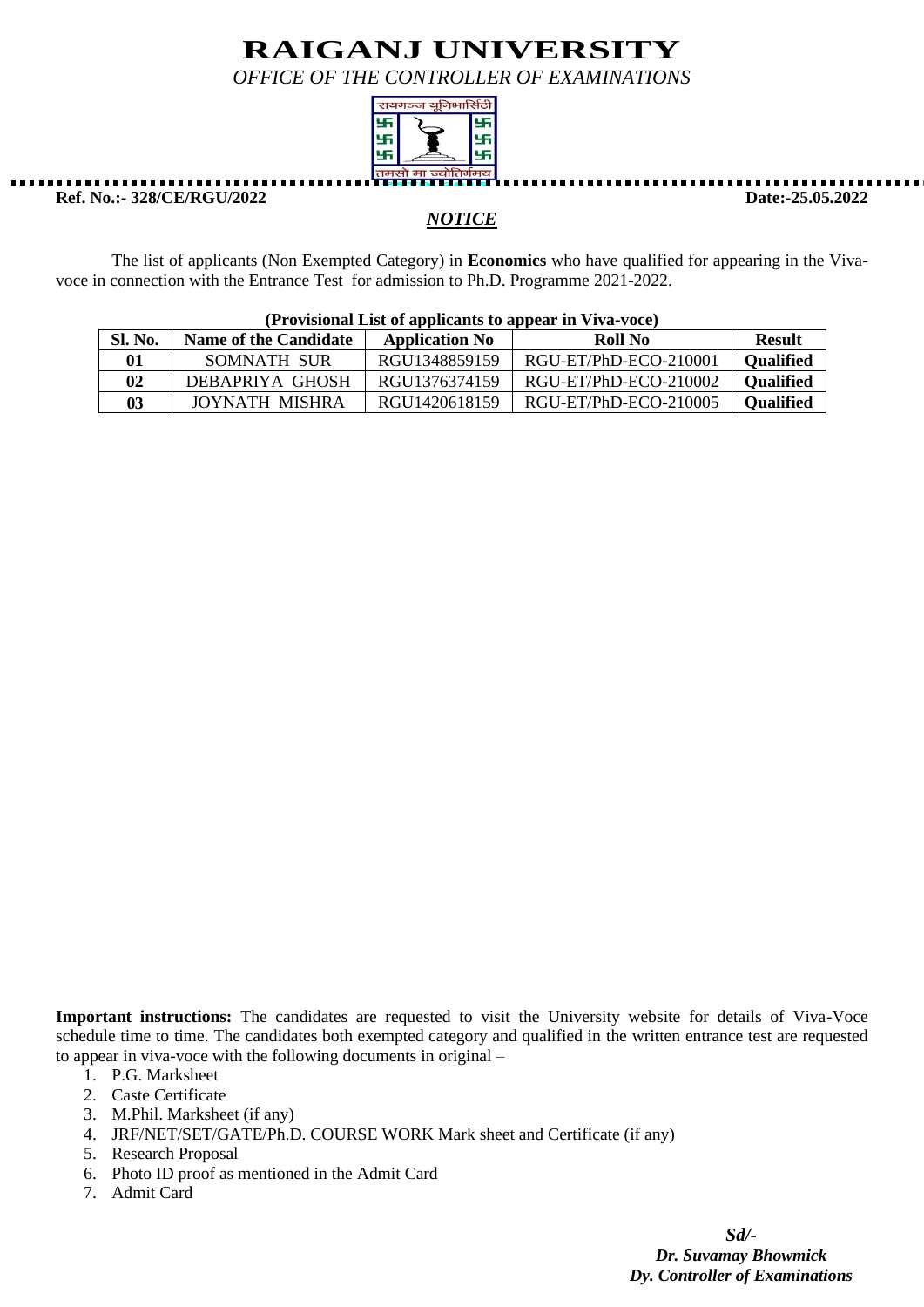*OFFICE OF THE CONTROLLER OF EXAMINATIONS*



**Ref. No.:- 328/CE/RGU/2022 Date:-25.05.2022**

### *NOTICE*

The list of applicants (Non Exempted Category) in **Commerce** who have qualified for appearing in the Vivavoce in connection with the Entrance Test for admission to Ph.D. Programme 2021-2022.

| (Provisional List of applicants to appear in Viva-voce) |                              |                       |                       |                  |  |
|---------------------------------------------------------|------------------------------|-----------------------|-----------------------|------------------|--|
| Sl. No.                                                 | <b>Name of the Candidate</b> | <b>Application No</b> | Roll No               | <b>Result</b>    |  |
| 01                                                      | JOYDEV SAHA                  | RGU1351775167         | RGU-ET/PhD-COM-210001 | <b>Qualified</b> |  |
| 02                                                      | DEEP DEBNATH                 | RGU1370152167         | RGU-ET/PhD-COM-210003 | <b>Qualified</b> |  |
| 03                                                      | RISHAV SAHA                  | RGU1392423167         | RGU-ET/PhD-COM-210004 | <b>Qualified</b> |  |

**Important instructions:** The candidates are requested to visit the University website for details of Viva-Voce schedule time to time. The candidates both exempted category and qualified in the written entrance test are requested to appear in viva-voce with the following documents in original –

- 1. P.G. Marksheet
- 2. Caste Certificate
- 3. M.Phil. Marksheet (if any)
- 4. JRF/NET/SET/GATE/Ph.D. COURSE WORK Mark sheet and Certificate (if any)
- 5. Research Proposal
- 6. Photo ID proof as mentioned in the Admit Card
- 7. Admit Card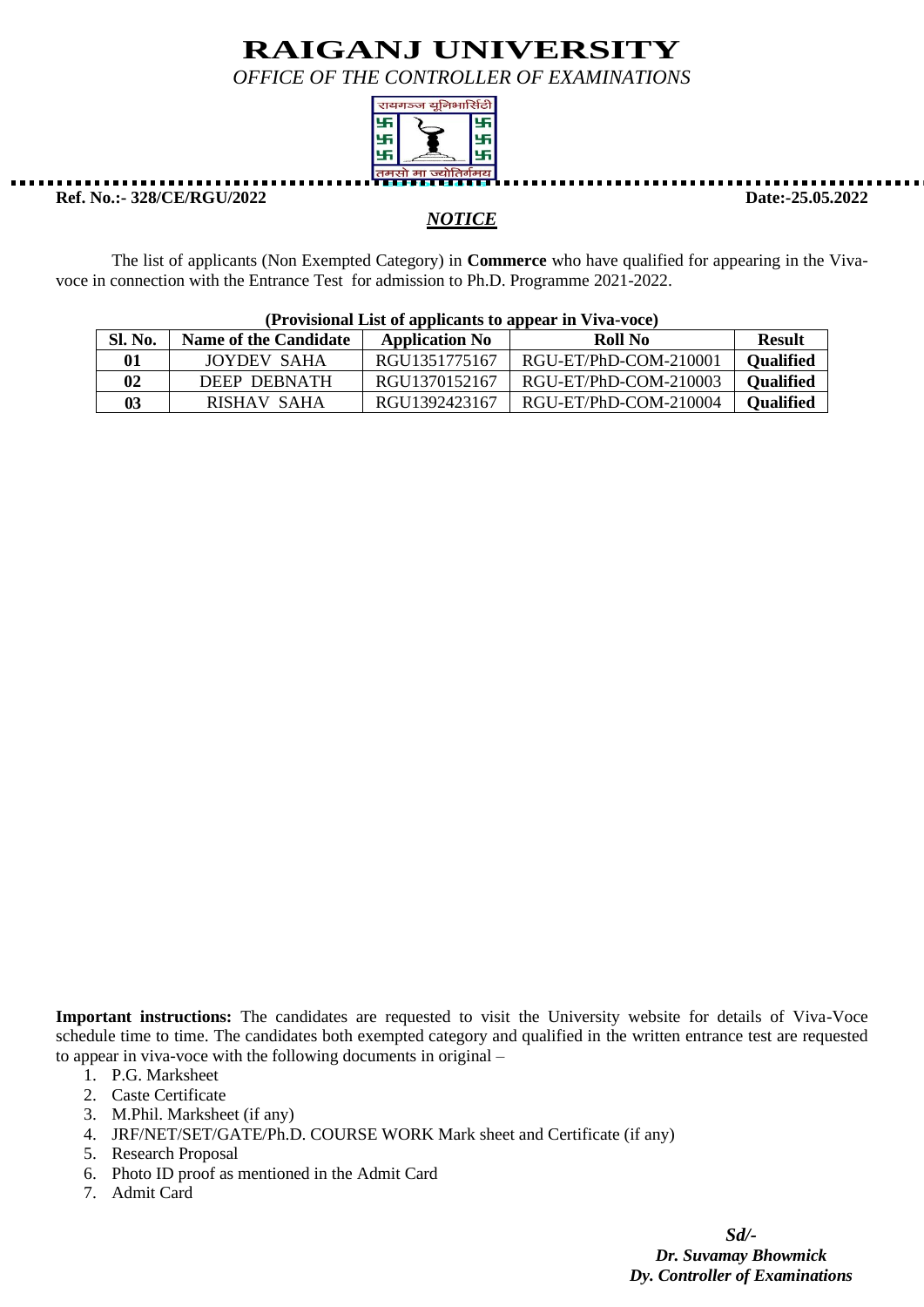*OFFICE OF THE CONTROLLER OF EXAMINATIONS*



#### **Ref. No.:- 328/CE/RGU/2022 Date:-25.05.2022**

#### *NOTICE*

The list of applicants (Non Exempted Category) in **Physics** who have qualified for appearing in the Viva-voce in connection with the Entrance Test for admission to Ph.D. Programme 2021-2022.

| $(110)$ is contained to application to appear in $(110)$ is $(110)$ |                              |                       |                       |                  |  |  |
|---------------------------------------------------------------------|------------------------------|-----------------------|-----------------------|------------------|--|--|
| Sl. No.                                                             | <b>Name of the Candidate</b> | <b>Application No</b> | Roll No               | <b>Result</b>    |  |  |
| 01                                                                  | MD NUR ALAM                  | RGU1368793163         | RGU-ET/PhD-PHY-210001 | <b>Oualified</b> |  |  |
| 02                                                                  | SHANKARI SING                | RGU1411160163         | RGU-ET/PhD-PHY-210002 | <b>Oualified</b> |  |  |

### **(Provisional List of applicants to appear in Viva-voce)**

**Important instructions:** The candidates are requested to visit the University website for details of Viva-Voce schedule time to time. The candidates both exempted category and qualified in the written entrance test are requested to appear in viva-voce with the following documents in original –

- 1. P.G. Marksheet
- 2. Caste Certificate
- 3. M.Phil. Marksheet (if any)
- 4. JRF/NET/SET/GATE/Ph.D. COURSE WORK Mark sheet and Certificate (if any)
- 5. Research Proposal
- 6. Photo ID proof as mentioned in the Admit Card
- 7. Admit Card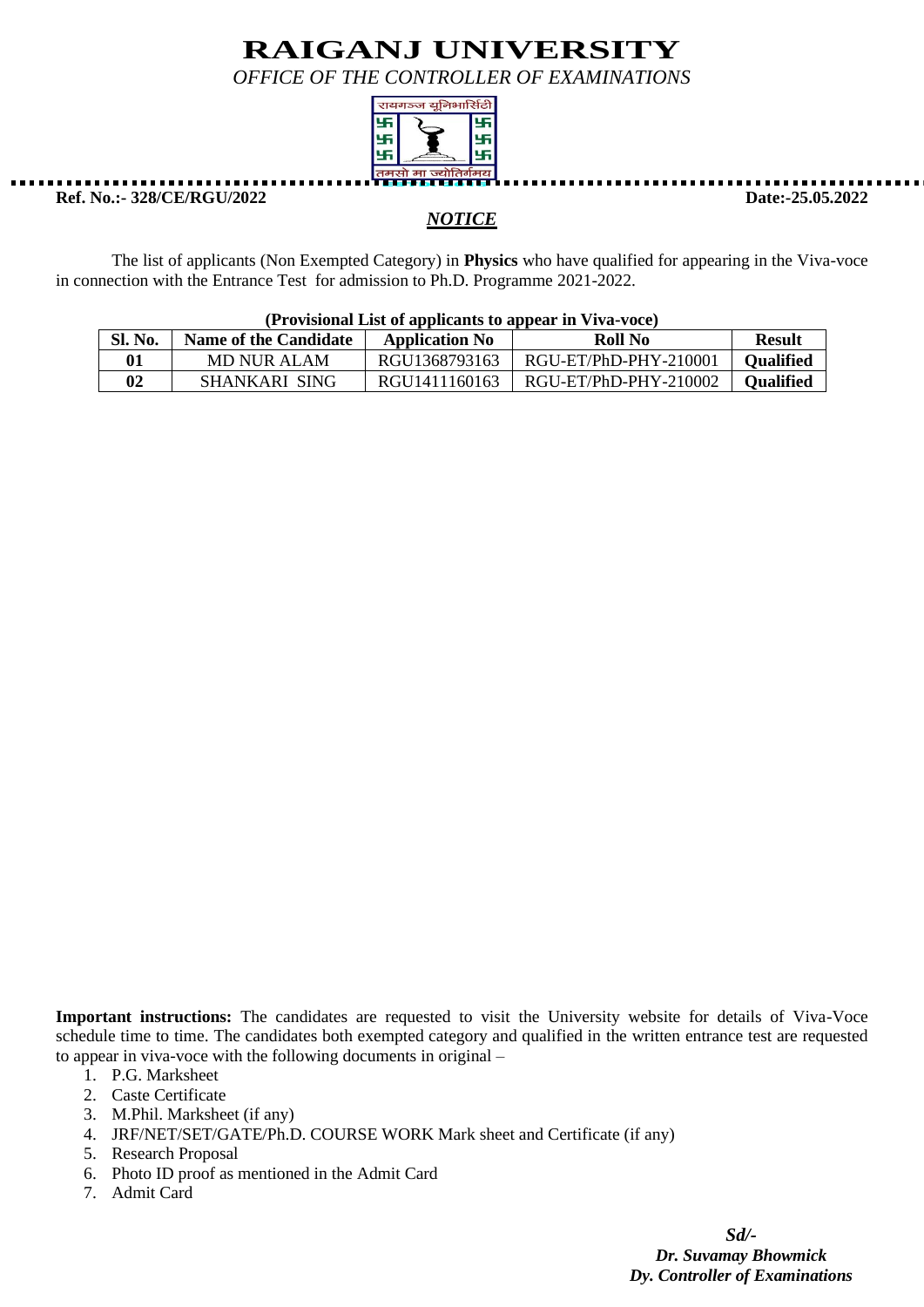*OFFICE OF THE CONTROLLER OF EXAMINATIONS*



### **Ref. No.:- 328/CE/RGU/2022 Date:-25.05.2022**

### *NOTICE*

The list of applicants (Non Exempted Category) in **Chemistry** who have qualified for appearing in the Vivavoce in connection with the Entrance Test for admission to Ph.D. Programme 2021-2022.

| $(110v1s)$ under the unique dependence of appear in $v1v2v000$ |                              |                       |                       |                  |  |
|----------------------------------------------------------------|------------------------------|-----------------------|-----------------------|------------------|--|
| Sl. No.                                                        | <b>Name of the Candidate</b> | <b>Application No</b> | Roll No               | <b>Result</b>    |  |
| 01                                                             | DEBASHREE SINGH              | RGU1348955157         | RGU-ET/PhD-CHE-210001 | <b>Qualified</b> |  |
| 02                                                             | SUBHAJIT SARKAR              | RGU1455952157         | RGU-ET/PhD-CHE-210002 | <b>Oualified</b> |  |

### **(Provisional List of applicants to appear in Viva-voce)**

**Important instructions:** The candidates are requested to visit the University website for details of Viva-Voce schedule time to time. The candidates both exempted category and qualified in the written entrance test are requested to appear in viva-voce with the following documents in original –

- 1. P.G. Marksheet
- 2. Caste Certificate
- 3. M.Phil. Marksheet (if any)
- 4. JRF/NET/SET/GATE/Ph.D. COURSE WORK Mark sheet and Certificate (if any)
- 5. Research Proposal
- 6. Photo ID proof as mentioned in the Admit Card
- 7. Admit Card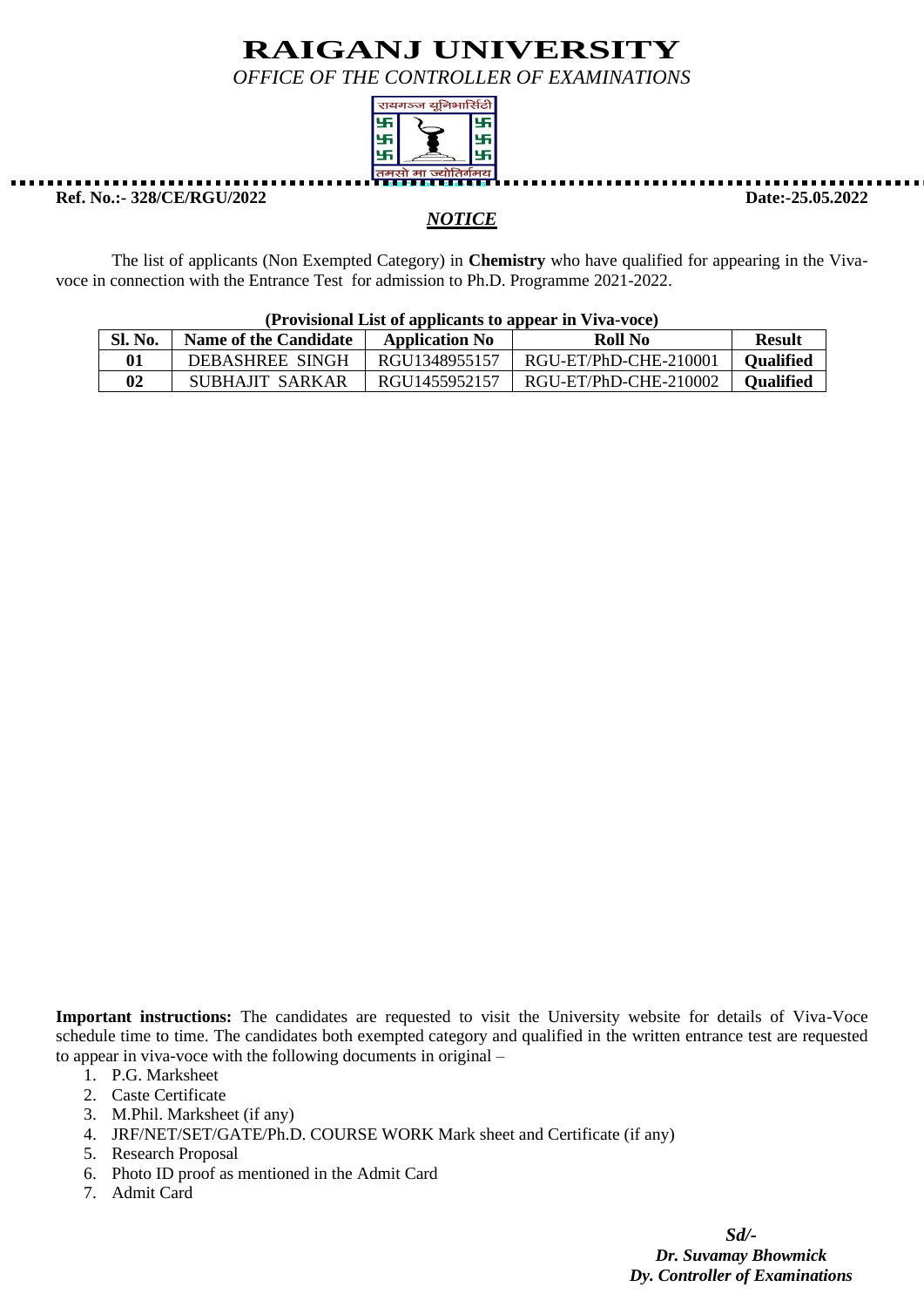*OFFICE OF THE CONTROLLER OF EXAMINATIONS*



**Ref. No.:- 328/CE/RGU/2022 Date:-25.05.2022**

The list of applicants (Non Exempted Category) in **Mathematics** who have qualified for appearing in the Viva-voce in connection with the Entrance Test for admission to Ph.D. Programme 2021-2022.

*NOTICE*

#### **(Provisional List of applicants to appear in Viva-voce)**

| SL <sub>1</sub><br>N <sub>0</sub> | <b>Name of the Candidate</b> | <b>Application No</b> | Roll No                      | Result           |
|-----------------------------------|------------------------------|-----------------------|------------------------------|------------------|
|                                   | ANTARA ROY                   | RGU1349039161         | $\mid$ RGU-ET/PhD-MAT-210001 | <b>Oualified</b> |

**Important instructions:** The candidates are requested to visit the University website for details of Viva-Voce schedule time to time. The candidates both exempted category and qualified in the written entrance test are requested to appear in viva-voce with the following documents in original –

- 1. P.G. Marksheet
- 2. Caste Certificate
- 3. M.Phil. Marksheet (if any)
- 4. JRF/NET/SET/GATE/Ph.D. COURSE WORK Mark sheet and Certificate (if any)
- 5. Research Proposal
- 6. Photo ID proof as mentioned in the Admit Card
- 7. Admit Card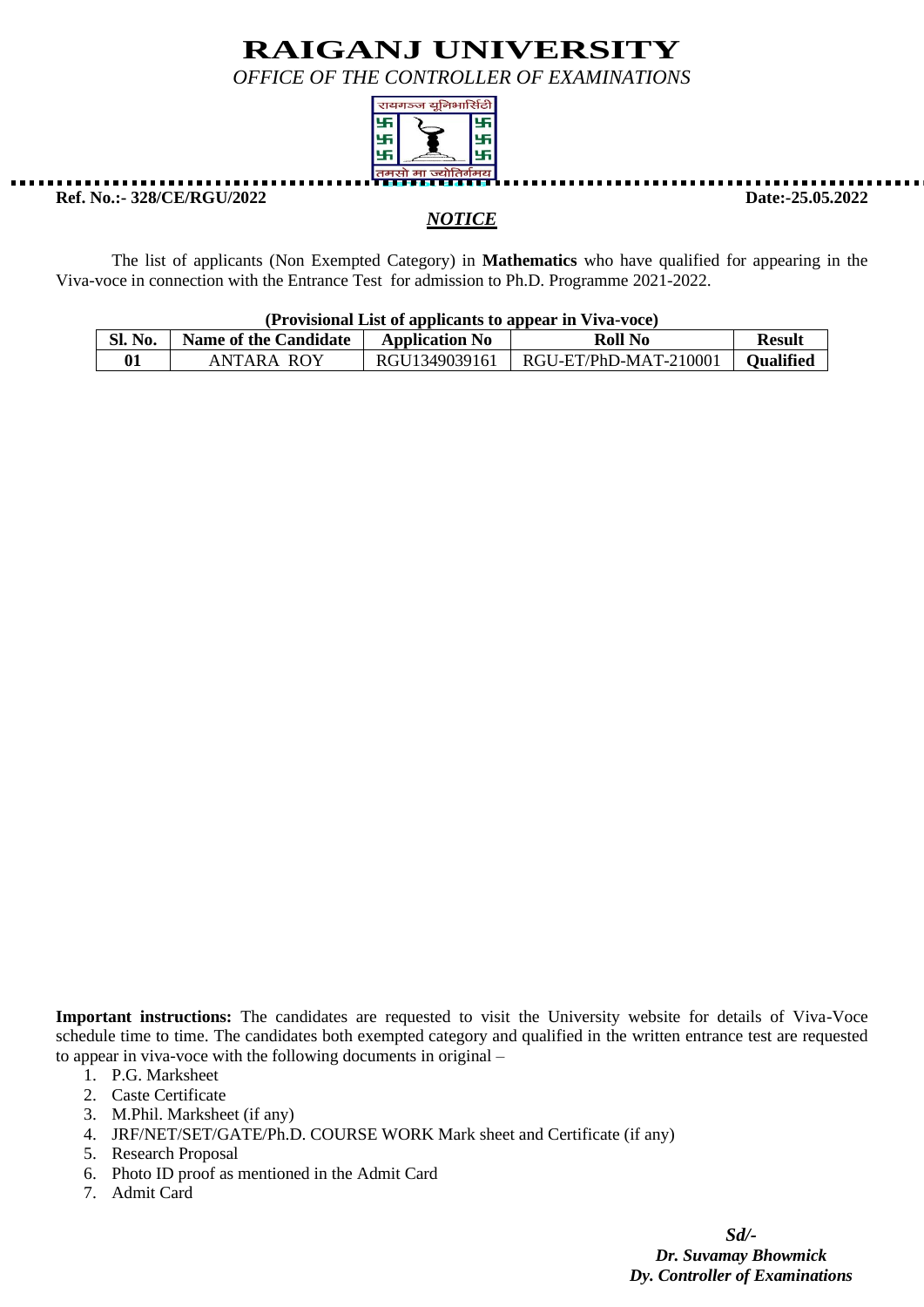*OFFICE OF THE CONTROLLER OF EXAMINATIONS*



**Ref. No.:- 328/CE/RGU/2022 Date:-25.05.2022**

### *NOTICE*

The list of applicants (Non Exempted Category) in **Botany** who have qualified for appearing in the Viva-voce in connection with the Entrance Test for admission to Ph.D. Programme 2021-2022.

| (Provisional List of applicants to appear in Viva-Voce) |                              |                       |                       |                  |  |
|---------------------------------------------------------|------------------------------|-----------------------|-----------------------|------------------|--|
| <b>Sl. No.</b>                                          | <b>Name of the Candidate</b> | <b>Application No</b> | <b>Roll No</b>        | <b>Result</b>    |  |
| 01                                                      | <b>SELIMA KHATUN</b>         | RGU1349651156         | RGU-ET/PhD-BOT-210001 | <b>Qualified</b> |  |
| 02                                                      | <b>SWAGATO MUKHERJEE</b>     | RGU1349671156         | RGU-ET/PhD-BOT-210002 | <b>Qualified</b> |  |
| $\boldsymbol{03}$                                       | SUTIRTHA PRAMANIK            | RGU1365297156         | RGU-ET/PhD-BOT-210003 | Qualified        |  |
| 04                                                      | <b>SAMIMA KHATUN</b>         | RGU1369885156         | RGU-ET/PhD-BOT-210004 | <b>Qualified</b> |  |
| 05                                                      | DEBAPRIYA KARMAKAR           | RGU1370384156         | RGU-ET/PhD-BOT-210005 | <b>Qualified</b> |  |
| 06                                                      | PAYAL BOSE                   | RGU1387070156         | RGU-ET/PhD-BOT-210006 | <b>Qualified</b> |  |
| 07                                                      | ANAMIKA KARMAKAR             | RGU1398144156         | RGU-ET/PhD-BOT-210007 | <b>Qualified</b> |  |

### **(Provisional List of applicants to appear in Viva-voce)**

**Important instructions:** The candidates are requested to visit the University website for details of Viva-Voce schedule time to time. The candidates both exempted category and qualified in the written entrance test are requested to appear in viva-voce with the following documents in original –

- 1. P.G. Marksheet
- 2. Caste Certificate
- 3. M.Phil. Marksheet (if any)
- 4. JRF/NET/SET/GATE/Ph.D. COURSE WORK Mark sheet and Certificate (if any)
- 5. Research Proposal
- 6. Photo ID proof as mentioned in the Admit Card
- 7. Admit Card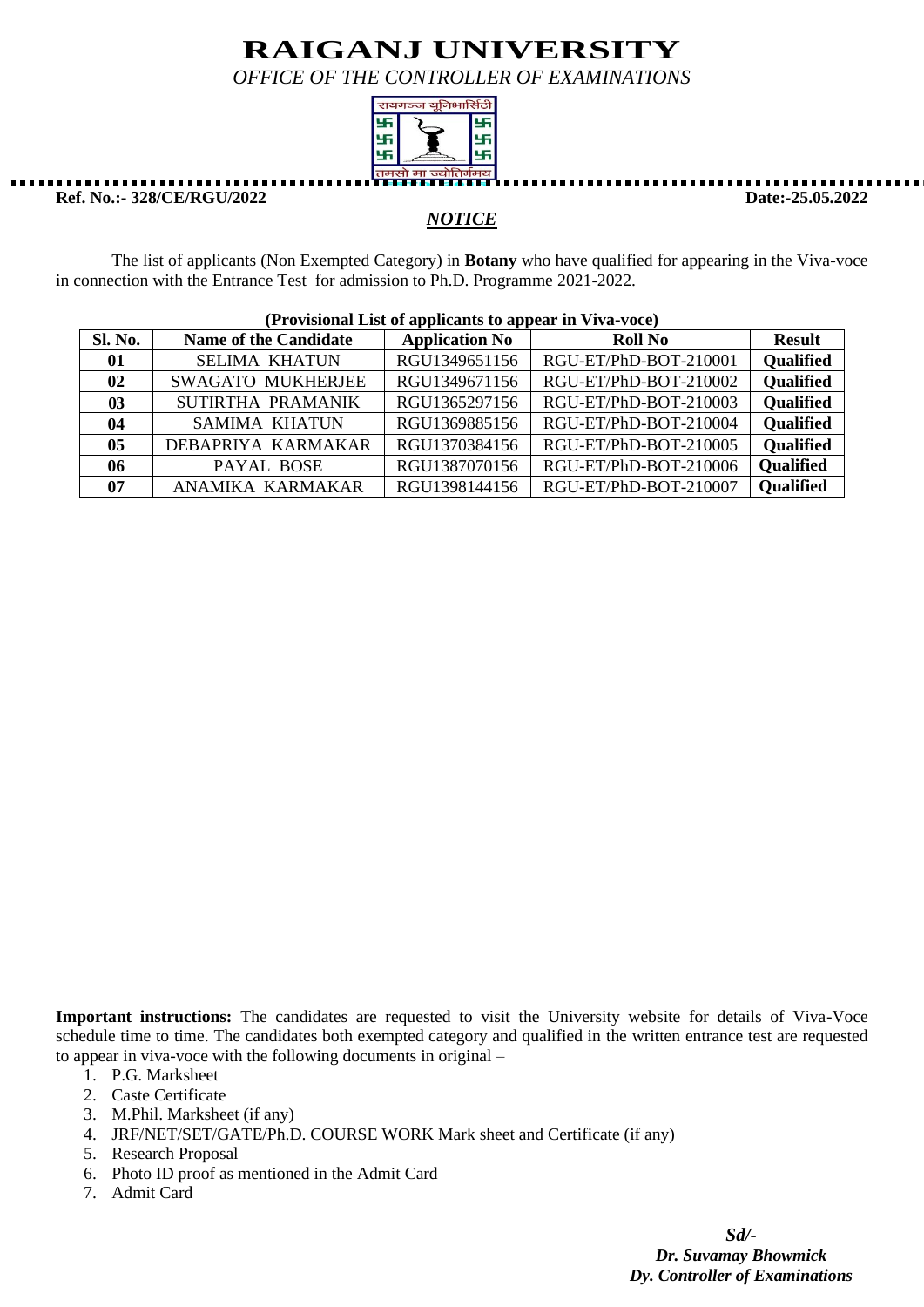*OFFICE OF THE CONTROLLER OF EXAMINATIONS*



**Ref. No.:- 328/CE/RGU/2022 Date:-25.05.2022**

### *NOTICE*

The list of applicants (Non Exempted Category) in **Microbiology** who have qualified for appearing in the Viva-voce in connection with the Entrance Test for admission to Ph.D. Programme 2021-2022.

| $(110)$ is contact that of application to appear in $(110)$ |                              |                       |                       |                  |
|-------------------------------------------------------------|------------------------------|-----------------------|-----------------------|------------------|
| Sl. No.                                                     | <b>Name of the Candidate</b> | <b>Application No</b> | Roll No               | <b>Result</b>    |
| 01                                                          | NARAYAN MANNA                | RGU1349134162         | RGU-ET/PhD-MIC-210001 | <b>Qualified</b> |
| 02                                                          | APSARA SARKAR                | RGU1353180162         | RGU-ET/PhD-MIC-210002 | <b>Qualified</b> |
| 03                                                          | SHAONI GHOSH                 | RGU1361935162         | RGU-ET/PhD-MIC-210003 | <b>Qualified</b> |
| 04                                                          | <b>SUBHAM RANA</b>           | RGU1378405162         | RGU-ET/PhD-MIC-210004 | <b>Qualified</b> |

#### **(Provisional List of applicants to appear in Viva-voce)**

**Important instructions:** The candidates are requested to visit the University website for details of Viva-Voce schedule time to time. The candidates both exempted category and qualified in the written entrance test are requested to appear in viva-voce with the following documents in original –

- 1. P.G. Marksheet
- 2. Caste Certificate
- 3. M.Phil. Marksheet (if any)
- 4. JRF/NET/SET/GATE/Ph.D. COURSE WORK Mark sheet and Certificate (if any)
- 5. Research Proposal
- 6. Photo ID proof as mentioned in the Admit Card
- 7. Admit Card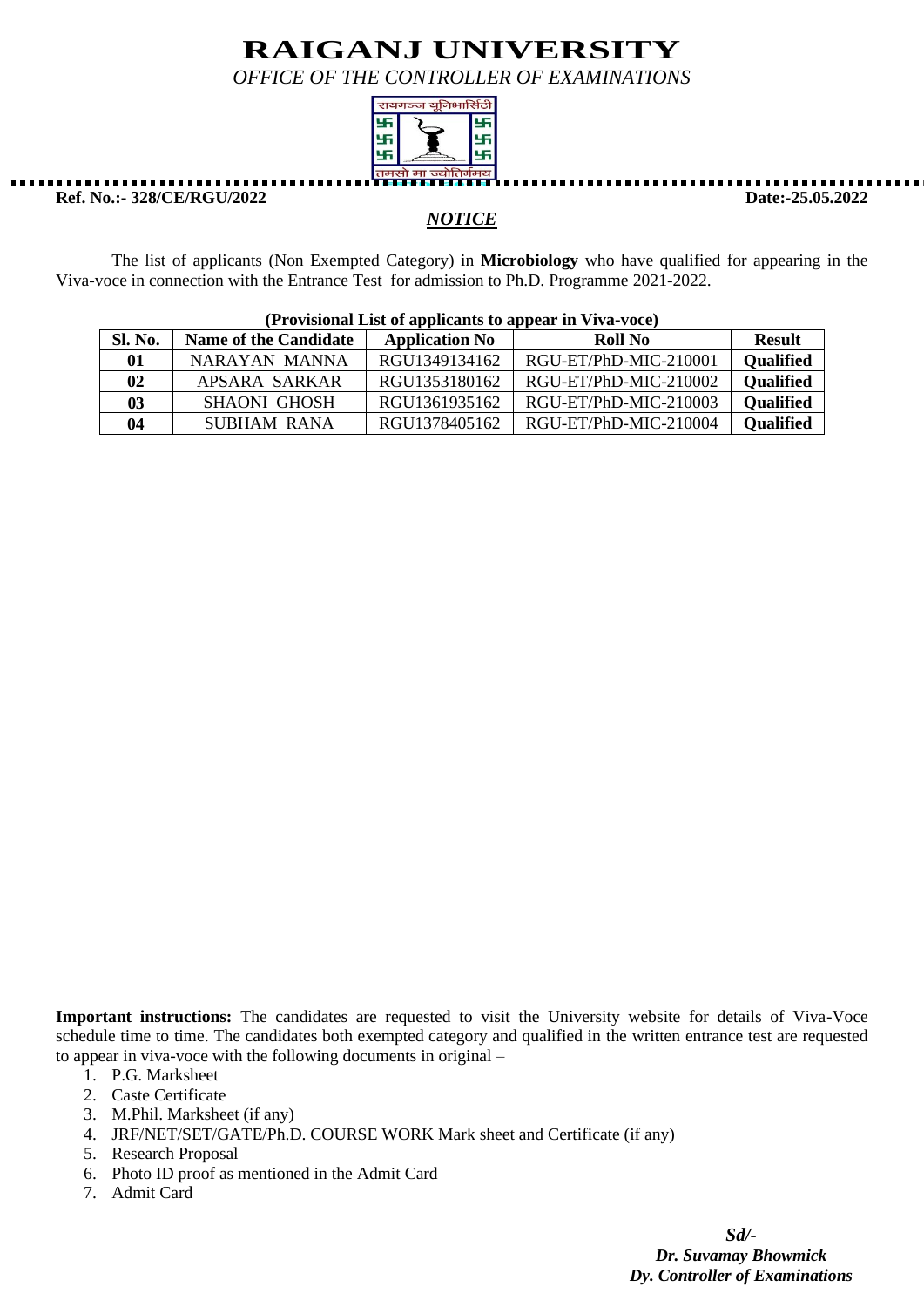*OFFICE OF THE CONTROLLER OF EXAMINATIONS*



**Ref. No.:- 328/CE/RGU/2022 Date:-25.05.2022**

#### *NOTICE*

The list of applicants (Non Exempted Category) in **Sericulture** who have qualified for appearing in the Vivavoce in connection with the Entrance Test for admission to Ph.D. Programme 2021-2022.

| <b>Sl. No.</b> | <b>Name of the Candidate</b> | <b>Application No</b> | Roll No               | <b>Result</b>    |  |
|----------------|------------------------------|-----------------------|-----------------------|------------------|--|
| 01             | TRISHA BAGCHI                | RGU1362248164         | RGU-ET/PhD-SER-210001 | <b>Qualified</b> |  |
| 02             | DIPANKAR SARKAR              | RGU1418550164         | RGU-ET/PhD-SER-210002 | <b>Qualified</b> |  |
| 03             | SAMRAT SAHA                  | RGU1419652164         | RGU-ET/PhD-SER-210003 | <b>Qualified</b> |  |

**(Provisional List of applicants to appear in Viva-voce)**

**Important instructions:** The candidates are requested to visit the University website for details of Viva-Voce schedule time to time. The candidates both exempted category and qualified in the written entrance test are requested to appear in viva-voce with the following documents in original –

- 1. P.G. Marksheet
- 2. Caste Certificate
- 3. M.Phil. Marksheet (if any)
- 4. JRF/NET/SET/GATE/Ph.D. COURSE WORK Mark sheet and Certificate (if any)
- 5. Research Proposal
- 6. Photo ID proof as mentioned in the Admit Card
- 7. Admit Card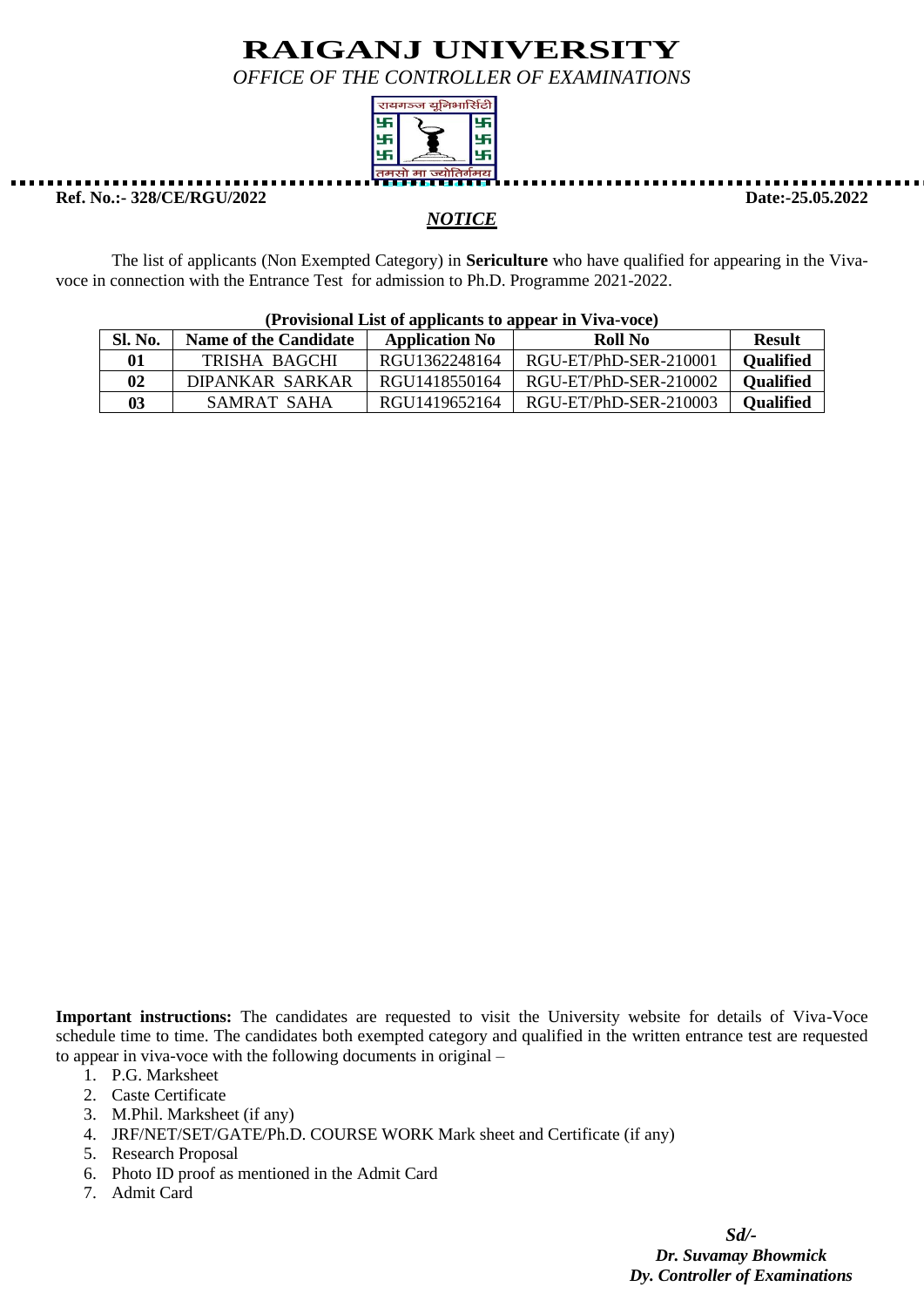*OFFICE OF THE CONTROLLER OF EXAMINATIONS*



**Ref. No.:- 328/CE/RGU/2022 Date:-25.05.2022**

#### *NOTICE*

The list of applicants (Non Exempted Category) in **CIS (Computer and Information Science)** who have qualified for appearing in the Viva-voce in connection with the Entrance Test for admission to Ph.D. Programme 2021-2022.

#### **(Provisional List of applicants to appear in Viva-voce)** Sl. No. Name of the Candidate Application No Roll No Result **01** SUMANTA LAL GHOSH RGU1370825158 RGU-ET/PhD-CIS-210001 Qualified **02** ANANTA KUMAR GUPTA | RGU1433375158 | RGU-ET/PhD-CIS-210003 | **Qualified**

**Important instructions:** The candidates are requested to visit the University website for details of Viva-Voce schedule time to time. The candidates both exempted category and qualified in the written entrance test are requested to appear in viva-voce with the following documents in original –

- 1. P.G. Marksheet
- 2. Caste Certificate
- 3. M.Phil. Marksheet (if any)
- 4. JRF/NET/SET/GATE/Ph.D. COURSE WORK Mark sheet and Certificate (if any)
- 5. Research Proposal
- 6. Photo ID proof as mentioned in the Admit Card
- 7. Admit Card